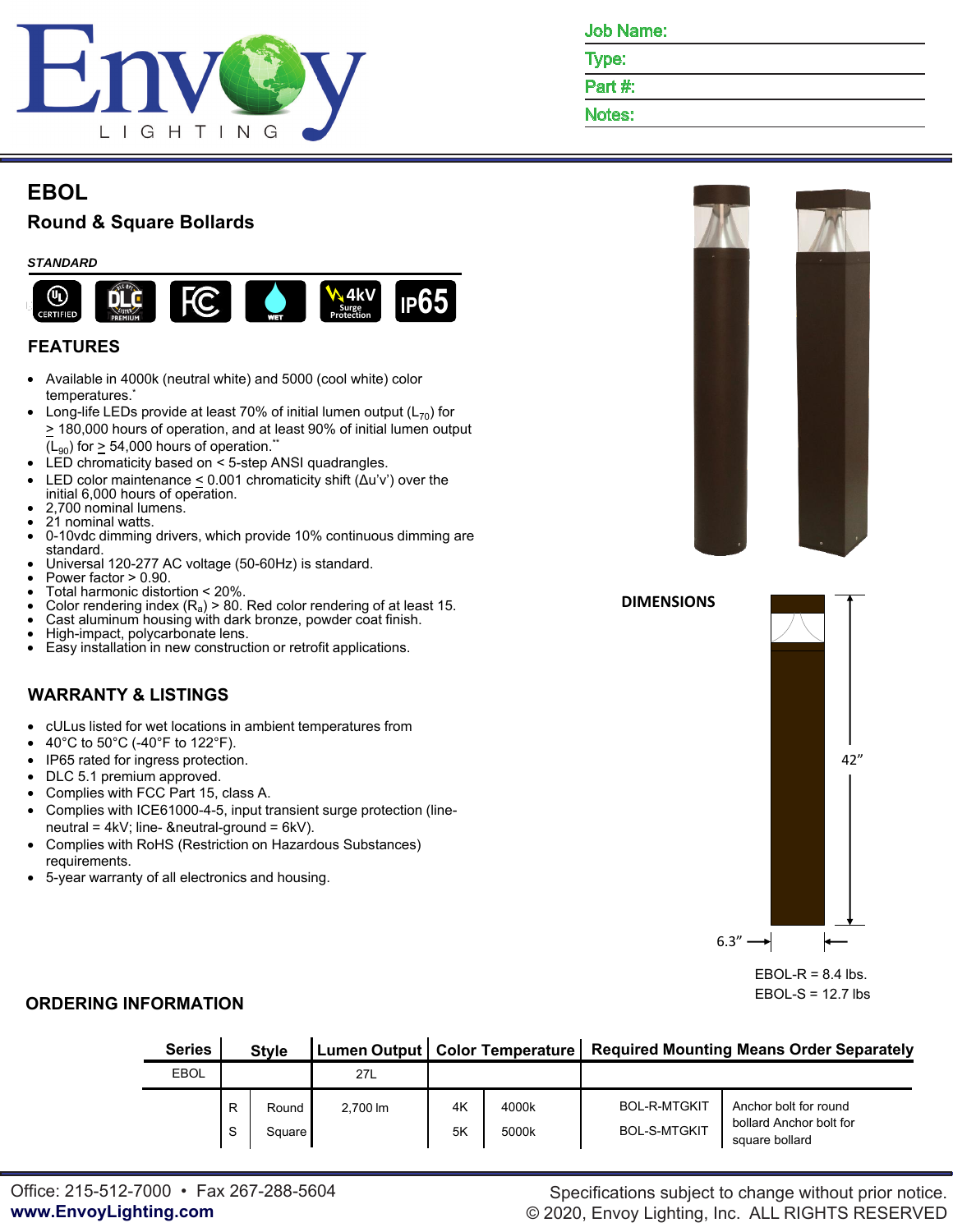

Job Name:

Type:

Part #:

Notes:

### **ELECTRICAL DATA**

| <b>Model</b>    | Color       | CRI <sup>1</sup> | Luminaire | <b>Luminaire</b> | Lumens          | Input          |             | <b>Input Current (A)</b> |             | Power  | THD <sup>2</sup> | L <sub>70</sub>    |
|-----------------|-------------|------------------|-----------|------------------|-----------------|----------------|-------------|--------------------------|-------------|--------|------------------|--------------------|
|                 | Temperature |                  | Lumens    | <b>Watts</b>     | <b>Per Watt</b> | <b>Voltage</b> | <b>120V</b> | 240V                     | <b>277V</b> | Factor |                  | Hours <sup>3</sup> |
| EBOL-R-27L-4K   | 4000k       | > 80             | 2,772     | 22               | 129             | 120-277        | 0.18        | 0.09                     | 0.08        | > 90%  | $< 20\%$         | 180,000            |
| $EBOL-R-27L-5K$ | 5000k       | -80              | 2,785     | 21               | 130             | 120-277        | 0.18        | 0.09                     | 0.08        | >90%   | $< 20\%$         | 180,000            |
| $EBOL-S-27L-4K$ | 4000k       | > 80             | 2,739     | 22               | 126             | 120-277        | 0.18        | 0.09                     | 0.08        | > 90%  | $< 20\%$         | 180,000            |
| EBOL-S-27L-5K   | 5000k       | > 80             | 2,756     | 21               | 130             | 120-277        | 0.18        | 0.09                     | 0.08        | >90%   | $< 20\%$         | 180,000            |

### **PHOTOMETRIC DATA**

## **EBOL-R-27L-5K**

| 27L, 5K<br>FL.<br>$0 - 30$<br>85<br>3.1%<br><b>FM</b><br>2,796<br><b>Total Lumens</b><br>26.8%<br>749<br>$30 - 60$<br><b>FH</b><br>21<br>Input Wattage<br>16.6%<br>60-80<br>463<br><b>FVH</b><br>Efficacy (Im/W)<br>131<br>80-90<br>3.7%<br>104<br>827.74 (45H, 54V)<br><b>BL</b><br>Max. Cd.<br>2.5%<br>$0 - 30$<br>71<br><b>IES Classification</b><br><b>BM</b><br>Type IV<br>24.3%<br>$30 - 60$<br>679<br><b>BH</b><br>15.7%<br>60-80<br>438<br>Longitudinal Classification<br>Very Short | Description | <b>BOLLARD (ROUND)</b> |                                        |  | Lumens | %Lum |
|----------------------------------------------------------------------------------------------------------------------------------------------------------------------------------------------------------------------------------------------------------------------------------------------------------------------------------------------------------------------------------------------------------------------------------------------------------------------------------------------|-------------|------------------------|----------------------------------------|--|--------|------|
|                                                                                                                                                                                                                                                                                                                                                                                                                                                                                              |             |                        | <b>LCS Zone</b><br><b>BVH</b><br>80-90 |  |        |      |
|                                                                                                                                                                                                                                                                                                                                                                                                                                                                                              |             |                        |                                        |  |        |      |
|                                                                                                                                                                                                                                                                                                                                                                                                                                                                                              |             |                        |                                        |  |        |      |
|                                                                                                                                                                                                                                                                                                                                                                                                                                                                                              |             |                        |                                        |  |        |      |
|                                                                                                                                                                                                                                                                                                                                                                                                                                                                                              |             |                        |                                        |  |        |      |
|                                                                                                                                                                                                                                                                                                                                                                                                                                                                                              |             |                        |                                        |  |        |      |
|                                                                                                                                                                                                                                                                                                                                                                                                                                                                                              |             |                        |                                        |  |        |      |
|                                                                                                                                                                                                                                                                                                                                                                                                                                                                                              |             |                        |                                        |  | 98     | 3.5% |

#### **Zonal Lumen Summary**

| LUNGI LUNICII JUNINIAI V |          |        |  |  |  |  |  |  |
|--------------------------|----------|--------|--|--|--|--|--|--|
| Zone                     | Lumens   | %Fixt  |  |  |  |  |  |  |
| $0-30^\circ$             | 157      | 5.6%   |  |  |  |  |  |  |
| $0.60^\circ$             | 1,584    | 56.7%  |  |  |  |  |  |  |
| $0-80^\circ$             | 2,485    | 88.9%  |  |  |  |  |  |  |
| $80-90^\circ$            | 202      | 7.2%   |  |  |  |  |  |  |
| $0-90^\circ$             | 2,687    | 96.1%  |  |  |  |  |  |  |
| 90-110°                  | 77       | 2.7%   |  |  |  |  |  |  |
| 110-180°                 | $\Omega$ | 0.0%   |  |  |  |  |  |  |
| $0-180^\circ$            | 2.796    | 100.0% |  |  |  |  |  |  |

| minaire Data               |                           |                        |                   |           |                 | <b>Luminaire Classification Systems (LCS)</b> |                   |          |        |  |  |  |
|----------------------------|---------------------------|------------------------|-------------------|-----------|-----------------|-----------------------------------------------|-------------------|----------|--------|--|--|--|
| scription                  |                           | <b>BOLLARD (ROUND)</b> |                   |           | <b>LCS Zone</b> | Lumens                                        | %Lum              |          |        |  |  |  |
|                            |                           |                        | 27L, 5K           |           |                 | <b>FL</b>                                     | $0 - 30$          | 85       | 3.1%   |  |  |  |
| tal Lumens                 |                           | 2,796                  |                   |           | <b>FM</b>       | $30 - 60$                                     | 749               | 26.8%    |        |  |  |  |
| out Wattage                |                           |                        | 21                |           |                 | <b>FH</b>                                     | 60-80             | 463      | 16.6%  |  |  |  |
| ficacy (lm/W)              |                           | 131                    |                   |           | <b>FVH</b>      | 80-90                                         | 104               | 3.7%     |        |  |  |  |
| ıx. Cd.                    |                           |                        | 827.74 (45H, 54V) |           | <b>BL</b>       | $0 - 30$                                      | 71                | 2.5%     |        |  |  |  |
| Classification             |                           | Type IV                |                   |           | <b>BM</b>       | $30 - 60$                                     | 679               | 24.3%    |        |  |  |  |
|                            |                           | Very Short             |                   | <b>BH</b> | 60-80           | 438                                           | 15.7%             |          |        |  |  |  |
|                            | ngitudinal Classification |                        |                   |           |                 | <b>BVH</b>                                    | 80-90             | 98       | 3.5%   |  |  |  |
|                            |                           |                        |                   |           |                 | <b>UL</b>                                     | 90-100            | 49       | 1.7%   |  |  |  |
| <b>Zonal Lumen Summary</b> |                           | UH                     | 100-180           | 61        | 2.2%            |                                               |                   |          |        |  |  |  |
| Zone                       | Lumens                    |                        | %Fixt             |           |                 |                                               | <b>Total</b>      | 2,796    | 100.0% |  |  |  |
| $0-30^\circ$               | 157                       |                        | 5.6%              |           |                 |                                               | <b>BUG Rating</b> | B1-U3-G2 |        |  |  |  |